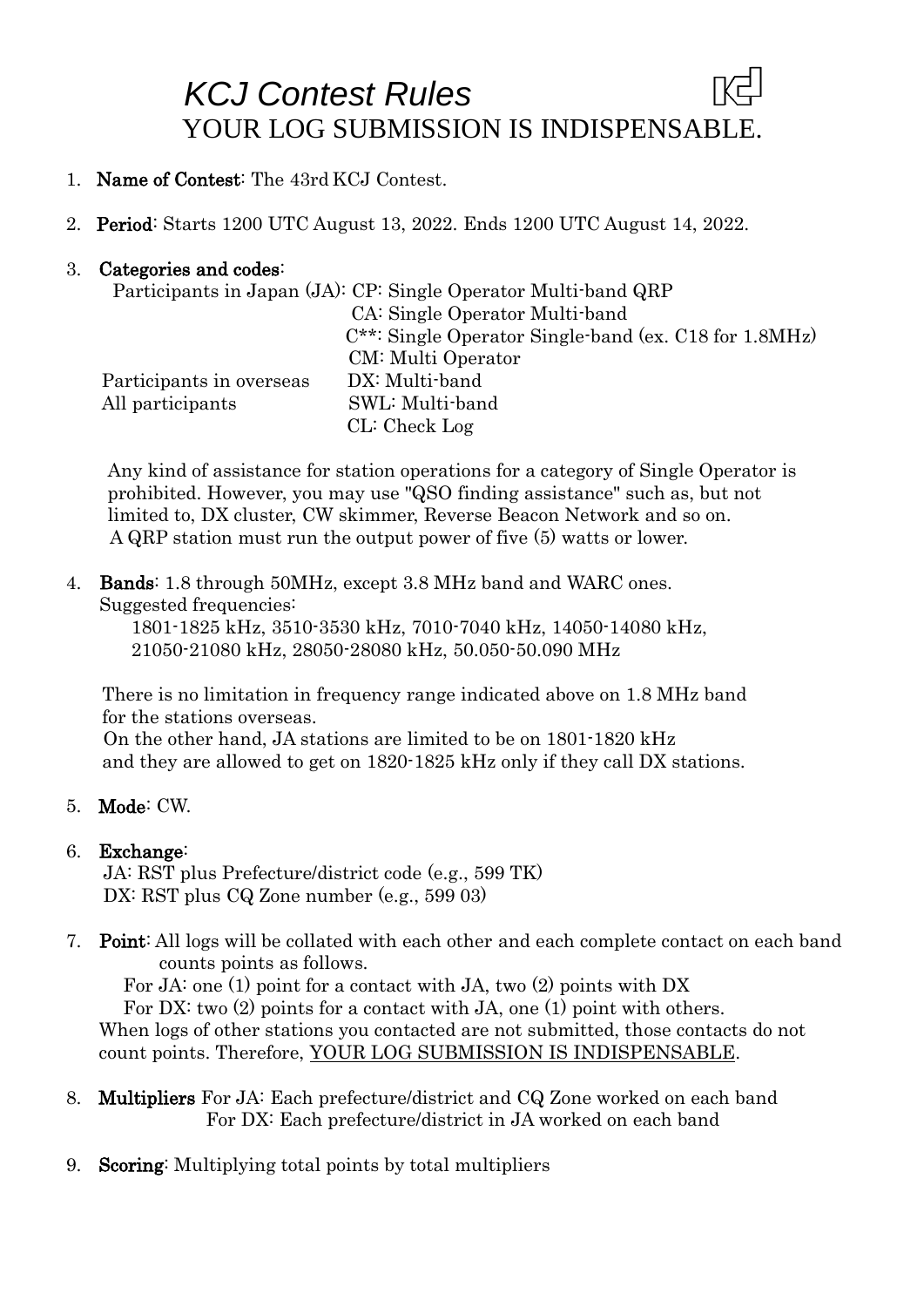#### 10. Log instructions:

Cabrillo file format or JARL file format are recommended.

- a. Each entry must be accompanied by summary sheet showing all scoring information, name and street-address of a participant.
- b. A QSO data should contain date, time, band, call sign and exchanges both sent and received.
- c. JA must log the time of all QSO in JST and DX does it in UTC.
- d. Output power must be described in the log of the category QRP.
- e. Names of all operators must be described in the log of the category Multi Operator.

#### 11. Log submission:

- a. Web upload of logs is available at https://kcj-cw.com/e\_index.htm
- b. Logs in Cabrillo format may be submitted directly to e-mail address described below.
	- Be sure to put your call sign in the subject line of your e-mail.
		- 2022kcjtest(a)kcj-cw.com (a) must be replaced with @.
- c. Paper logs may be mailed to Takayuki Nakamura, #904, 4-6-5 Nyoidani Minoh-City Osaka, 562-0011, Japan
- 12. Log Deadline: 1500 UTC August 29, 2022 for all logs.
- 13. Releasing Results: Results will be sent by e-mail to the station that submitted the log with his/her e-mail address.

The preliminary ranking will be sent in mid-September, and the finalized result will be sent on October 1, and will be announced at the same time in the KCJ newsletter and KCJ Website.

Please download a confirmed result, a newsletter, a certificate (winners only), a participation certificate, and an award KCJCA at acquisition URL in the e-mail on October 1.

If you do not receive the email after the due date, please contact us at the contact address below.

14. Awards: Certificates will be awarded to several high rank entrants and the top in each prefecture/district for JA and the top of each entity.

The number of the stations to be awarded depends on the number of participants. Award for SWL follows the same policy.

- 15. Certificate of participation: KCJ proves the participation of entrants in KCJ Contest with the certificate on which your call sign, name, score and rank appear.
- 16. KCJCA: KCJ issues the award KCJCA (Keymen's Club of Japan Contest Award) for the achievement of working many Japanese prefectures/districts.
- 17. Prohibition: Two or more simultaneous signals for a single operator Two or more operation positions for multi operator Two or more signals on a band for multi operator
- 18. Disqualification: Participants are expected to follow laws of each country and the KCJ Contest rules. KCJ contest committee makes the final decision to disqualify a violator.
- 19. Appeal: If you have any objections to the preliminary results, please submit it with specific evidences to the contact address below within five days of arrival.  $43\text{kci-gstn}(\omega)$ kcj-cw.com (replace(a)with  $\omega$ )